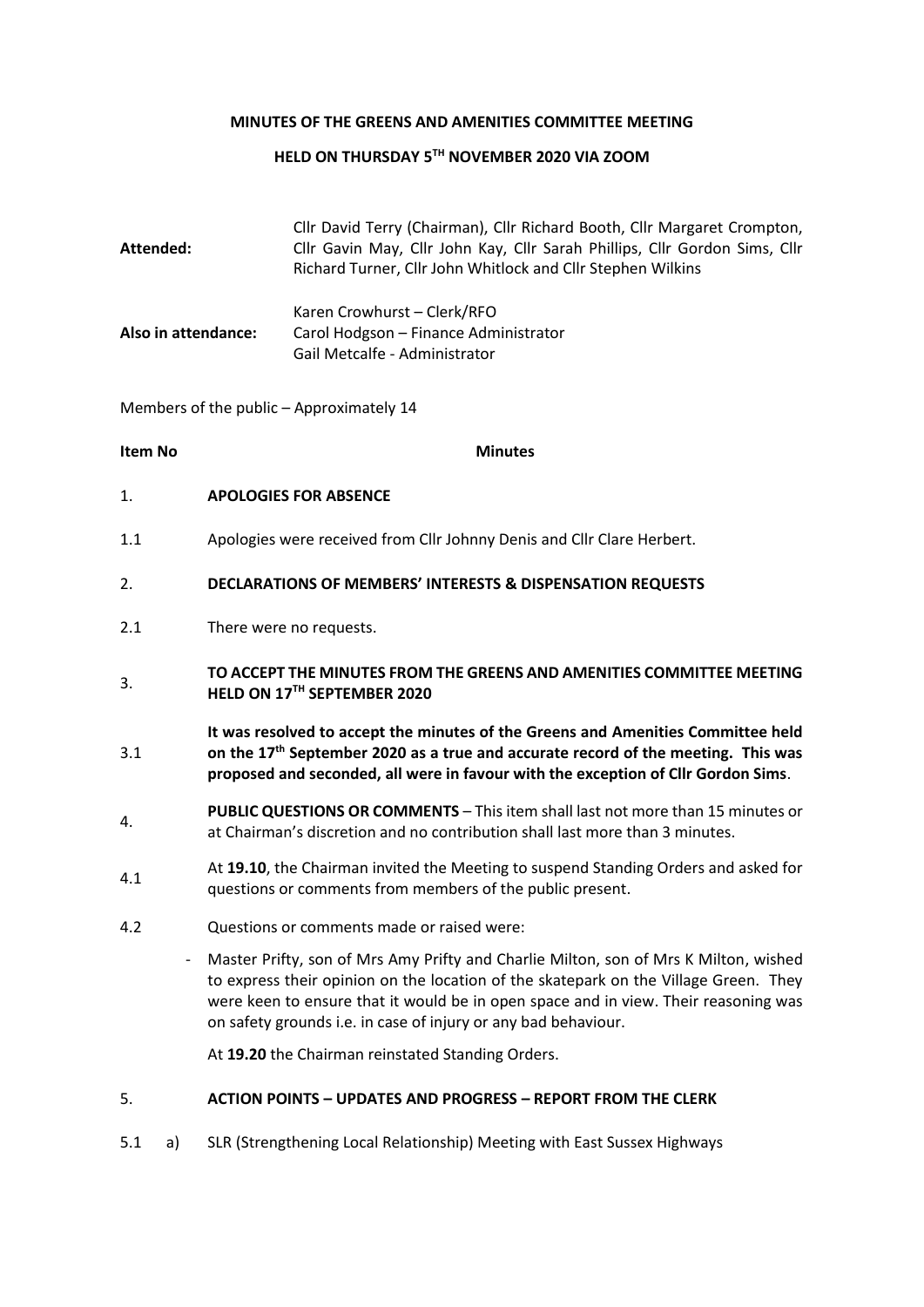The Clerk reported to Members that there had been no contact or response but that she would keep chasing. The Chairman suggested escalating it up the chain.

5.2 b) Bus Stop/Shelters

The Clerk advised that the insurance company has requested photographs of the damaged bus shelter. Cllr Johnny Denis has been asked if these photos exist, but he was absent from the meeting. The Chairman requested that the insurance claim be progressed.

## **Cllr J Denis has subsequently emailed the administrator on 06/11/2020 to say that he does not have any photographs of the damaged bus shelter.**

5.3 c) Explanation of dual bins – Cllr Denis (absent)

An Officer will be in contact. The Chairman advised to keep a look out for this and chase as necessary.

5.4 d) Footpath Working Group Meeting – Cllr Kay

This has been postponed and will be resumed at the end of the November lockdown.

5.5 e) Registration of Land on the Village Green – Cllr Kay and the Clerk

No action has yet been taken. It was confirmed that there will have been progress by the next meeting.

5.6 f) Progress of Christmas Tree – The Clerk

The Clerk confirmed that there will be a Christmas Tree and lights up on 1<sup>st</sup> December 2020.

#### 6. **CORRESPONDENCE FOR NOTING OR ACTION**

- a) To consider any correspondence after this agenda has been published for noting or action
- 6.1 Urban grass cutting for ESCC consider adding £4,190.00 to the budget.
- 6.2 Cllr Kay asked that a provision for cleaning and recutting 11 names in the War Memorial be added to the budget.

### **TO ACCEPT THE WORKING GROUP MEETING NOTES AND RECOMMENDATIONS FROM THE MEETINGS HELD ON 8TH OCTOBER 2020 AND 21ST OCTOBER 2020 – Previously circulated**

7.1 A proposal was received to accept the recommendations contained within the notes of the Greens and Amenities Working Group. This was seconded, a vote was taken by a show of hands, majority voted for, 4 against, motion is carried.

- 8. **VILLAGE GREEN**
	- a) To consider any matters relating to the Village Green
- 8.1 No matters.
- 9. **PLAY AREAS –** Update regarding Play Area Equipment renewals or replacement
- 9.1 No time to meet as prioritising Skate Park.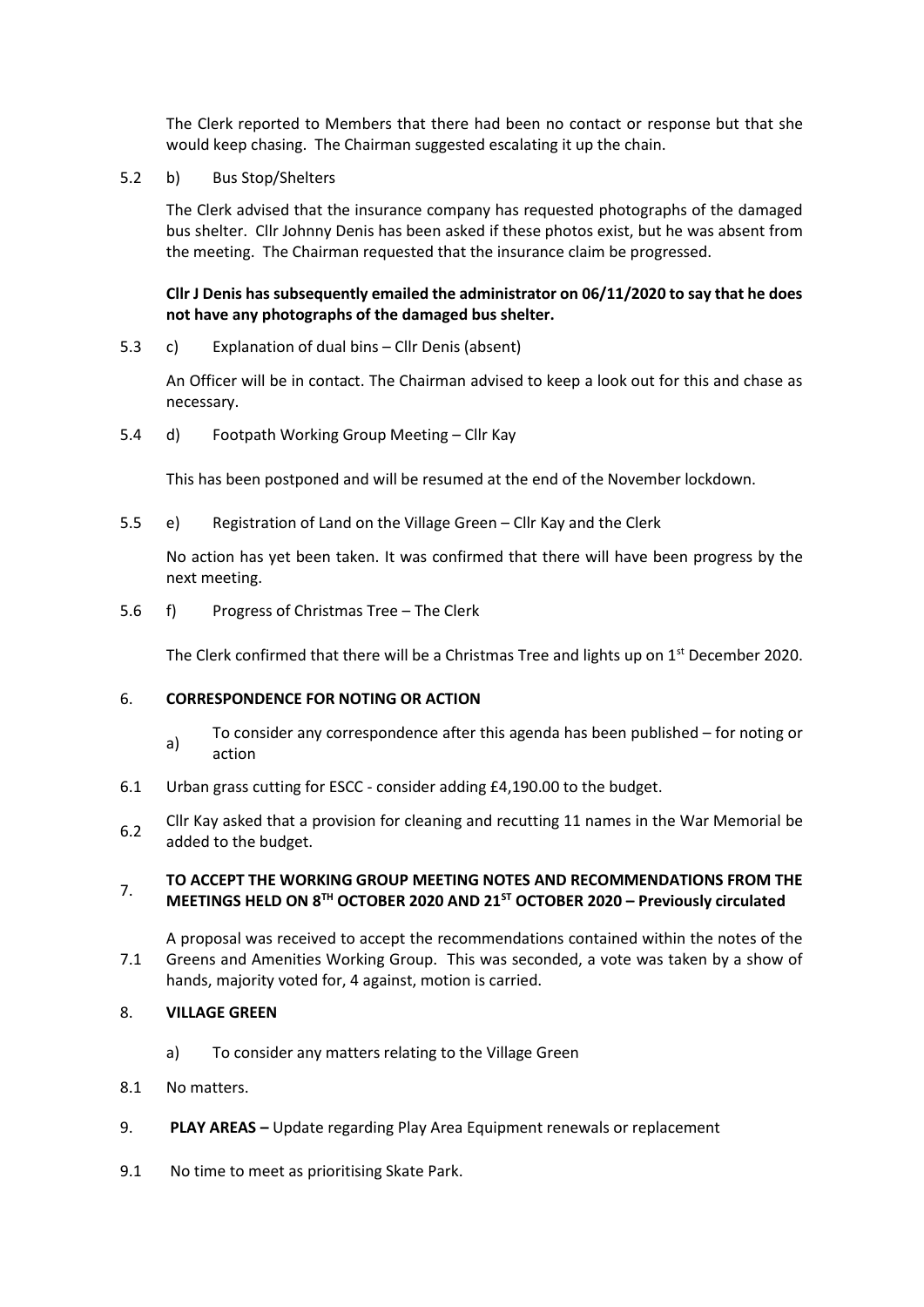- 10. **GENERAL PURPOSES MATTERS** To consider any General Purposes matters requiring decision
- 10.1 No matters.

### 11. **ALLOTMENT MATTERS**

- a) Rules and regulations
- 11.1 The Clerk to send to the Chairman and Cllr Gavin May.
	- b) Allotment fees

## 11.2 **The Clerk requested that we continue with current agreements and fees to be reviewed next year. This was agreed to unanimously.**

- c) Waiting list
- 11.3 The Clerk informed that there are currently 5 people on the waiting list and if this gets up to 10 the agreement is that the allotments will be extended. **GROUNDS MAINTENANCE QUOTATIONS –** *A resolution will be made to exclude press and members of the public in the event of making any contractual decisions being made in*
- 12. *accordance with the Public Bodies (Admissions Meetings) Act 1960*

**It was resolved to exclude members of the Public***.*

a) To consider quotations received

**A proposal was made by the Chairman to accept Contractor A's tender for Grass Cutting.** 

- 12.1 **This was seconded and voted for unanimously. The Clerk informed that there were no other quotations to consider.**
- 13. **GREENS AND AMENITIES BUDGET 2021-2022** Previously circulated
- 13.1 **A proposal was made by the Chairman that £3k be added to the budget for the cleaning and recutting of the War Memorial. This was seconded and agreed to unanimously.**
- 13.2 **A proposal was made by the Chairman to keep £2k in the budget for repairs to the play equipment on the Village Green. This was seconded and agreed to unanimously.**
- 13.3 It was agreed 6 to 4 that the Village Green should get cut twice a year.
- 13.4 It was proposed that £3k be added to the budget to replace 6 bins. This was seconded and **agreed to unanimously.**
- 13.5 **The Chairman proposed that the budget be £41,500.00 for next year. This was seconded and agreed to unanimously.**
- 14. **ANY REPORTS ON GREENS OR AMENITY MATTERS (BY LEAVE) – NOT DECISION OR DISCUSSION**

There were no reports.